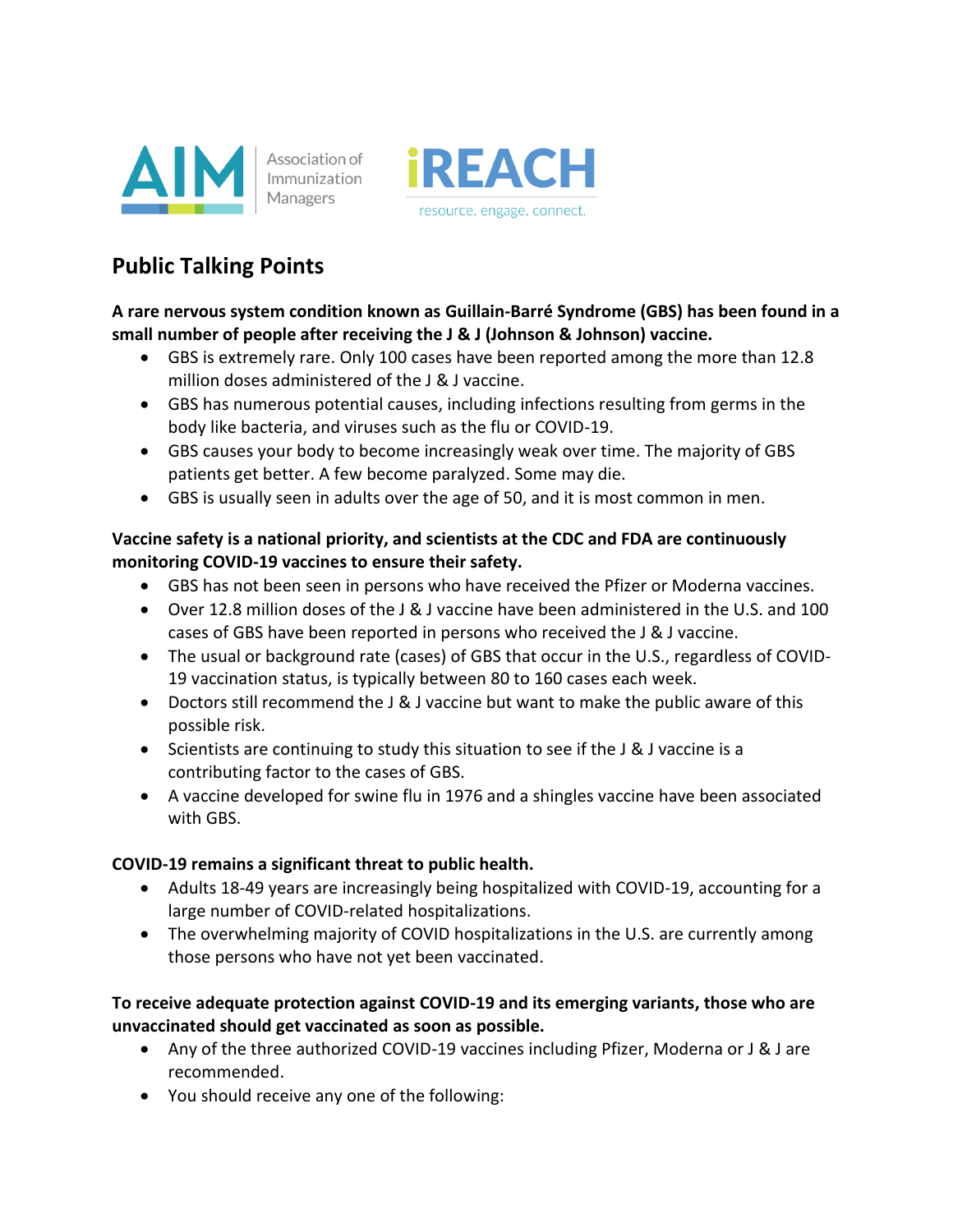- $\circ$  2 doses of the Pfizer vaccine
- o 2 doses of the Moderna vaccine
- $\circ$  1 dose of the L& Lyaccine.
- The FDA continues to find the known and potential benefits of the J&J vaccine clearly outweigh the known and potential risks.

#### **While the FDA has issued a warning about the J & J vaccine of the rare risk of GBS, the J & J vaccine is still recommended by the FDA.**

- Most of the 100 cases of GBS were reported to the VAERS system about two weeks after persons received the J & J vaccine.
- Cases were mostly in men and in persons 50 years of age and older, with 95 out of the 100 hospitalized and 1 reported death. That cause of death is still under investigation.
- Scientists are continuing to study these cases to see if other risk factors exist in those who developed GBS.

#### **The FDA has evaluated available data for the J & J vaccine and continues to find that the known and potential benefits of the vaccine clearly outweigh the known and potential risks.**

- GBS is very rare.
- As of July 12, 2021, the Delta variant is now the cause of over 50% of new COVID-19 cases, and nearly all new cases are primarily found among unvaccinated persons.
- FDA and its partner in vaccine safety surveillance, the CDC, continue to monitor reports of GBS following vaccination with the J and J COVID-19 vaccine.

#### **Although the risk of contracting GBS is low and most people recover completely, seek medical attention immediately if you develop any of the following symptoms after receiving the J & J vaccine:**

- Weakness or tingling sensations, especially in the legs or arms, that's worsening and spreading to other parts of the body
- Difficulty walking
- Difficulty with facial movements, including speaking, chewing, or swallowing
- Double vision or inability to move eyes
- Difficulty with bladder control or bowel function

#### **There is no cure for GBS. However, treatments are available to ease the symptoms and reduce how long the illness lasts.**

- GBS attacks the body's own nervous system, resulting in weakness throughout the body over several weeks, requiring hospitalization in some cases.
- Most people recover completely, but a few may develop paralysis or sustain long-term nerve damage.
- In rare cases, death can occur, usually in instances where GBS affects lung muscles and the ability to breathe.
- A vaccine developed for swine flu in 1976 and a shingles vaccine have been associated with GBS.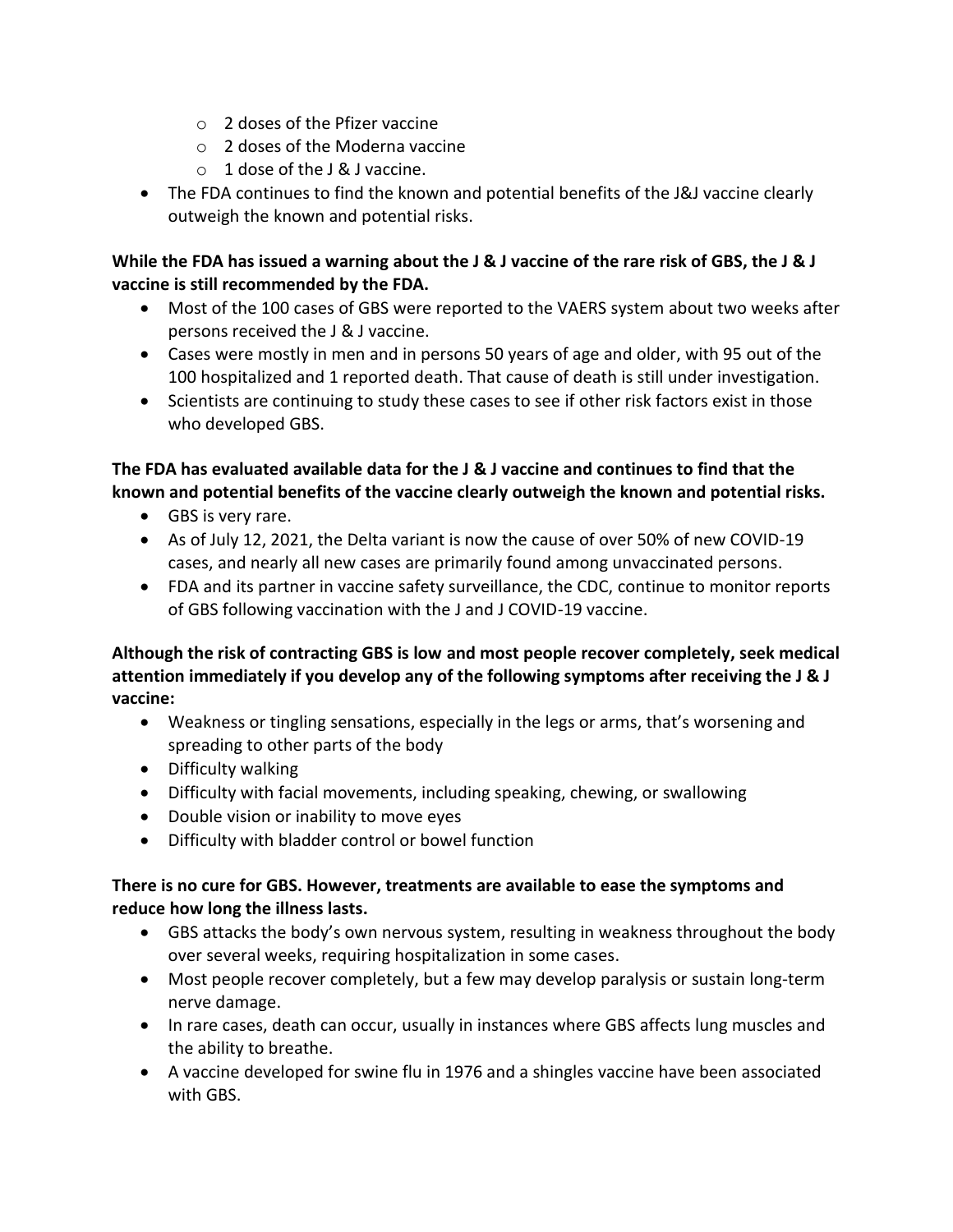## **Social Media Posts**

Talking points, like those above, are meant for just that — talking. They shouldn't be used verbatim in print, email or social media.

Talking points are most effective when you use your own language to share the basic information found in those talking points, sharing messages in a style of speech that is both expected and best understood by your audiences. For social media, that means keeping it short, conversational, and not trying to tackle too much information at once. Stick to the most important details, and don't try to explain too much in a single post.

You wouldn't read Shakespeare to a fifth-grade class; instead, you would talk about the general themes of Shakespeare's stories and avoid the complicated language. We suggest a similar approach to using critical vaccine information on social media. For example:

#### **Twitter (limited to 280 characters with spaces):**

### *NOTE: Please use the following social media messages in conjunction with the associated graphics, which contain important facts about Guillain-Barré Syndrome and the J&J vaccine.*

An illness called Guillain-Barré Syndrome (GBS) has been found among some people who received the J&J vaccine. These cases are very rare. @CDCgov still recommends any authorized vaccine, including J&J, to protect yourself against #COVID19.

Authorized #COVID19 vaccines are the most effective way to stay healthy. While Guillain-Barré Syndrome (GBS) could be connected to the J&J vaccine, the @US\_FDA says the benefits outweigh the risks and continues to recommend all authorized vaccines, including the J&J vaccine.

100 J&J #COVID19 vaccine recipients out of 12.8 million have contracted Guillain-Barré Syndrome (GBS). The @US\_FDA continues to recommend J&J and other authorized COVID-19 vaccines. Call your doctor if you experience ongoing weakness after your J&J vaccination.

Symptoms of Guillain-Barré Syndrome (GBS) include tingling in your arms and legs, difficulty walking or talking, and general feelings of weakness. If you experience these symptoms after getting your J&J #COVID19 vaccine, call your doctor immediately.

#### **Facebook:**

COVID-19 is still a major health threat in the U.S. Vaccines from Johnson & Johnson, as well as Pfizer and Moderna, are all still recommended by the CDC as the best ways to limit the spread of COVID-19.